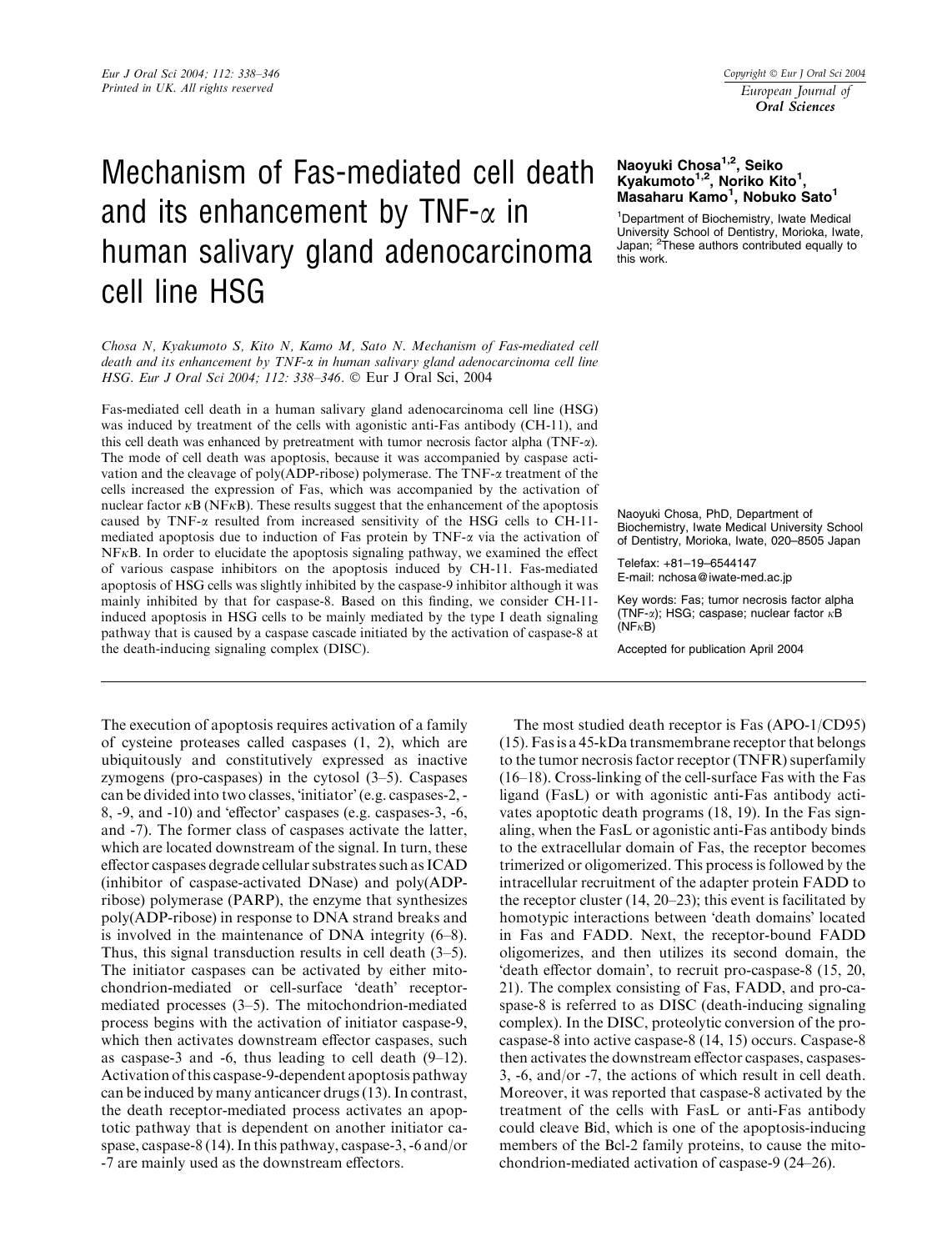The human salivary gland ductal cell line HSG, established from an irradiated human salivary gland, has characteristics of intercalated ductal epithelial cells (27), and it easily differentiates into various cell types in the presence of differentiation inducers such as 5-azacytidine (28) and retinoic acid (29). Therefore, we, and others, have used this cell line as a model system for salivary gland adenocarcinoma to study cell proliferation, differentiation, and apoptosis following treatment with different agents known to cause alterations in cellular status (28–30). Recently, it was reported that unstimulated HSG cells constitutively expressed low levels of Fas, that treatment of these cells with interferon gamma (IFN- $\gamma$ ) or tumor necrosis factor-alpha (TNF- $\alpha$ ) consistently upregulated the level of Fas, and that the increased level of Fas contributed to the susceptibility of HSG cells to apoptosis induced by stimulation with agonistic anti-Fas antibody (31). However, the nature of the signaling pathways of Fas upregulation by those cytokines and agonistic anti-Fas antibody-triggered caspase activation in HSG cells have not yet been established.

A recent study revealed that apoptotic cell death occurs in salivary glands in patients with Sjögren syndrome, which is an organ-specific autoimmune disorder (32). This disease is presumably attributed to the loss of secretory function in salivary glands as a result of death of salivary cells in these glands (33–35). Several different cytokines originated from locally activated immune cells have been found in the salivary gland tissues of patients with Sjögren syndrome, among which TNF- $\alpha$  and IFN- $\gamma$  play a pivotal role in the disease process of this syndrome (32).

The objective of the present study was to gain further insight into the mechanism of cell death induced in HSG cells following concomitant treatment with  $TNF-\alpha$ and the agonistic anti-Fas antibody CH-11. We demonstrate herein that cell death induced following the treatment is caspase-dependent apoptosis, mainly mediated by the caspase-8–caspase-3 pathway at the initial stage. Moreover, the enhanced apoptosis induced by TNF- $\alpha$  was concluded to have probably occurred via TNF- $\alpha$ -mediated activation of nuclear factor  $\kappa$ B (NF $\kappa$ B) and subsequent induction of Fas protein. Our findings may explain the molecular mechanism for the salivary gland cell death that occurs in patients with Sjögren syndrome.

## Material and methods

#### Cell culture

Cells of HSG were cultured in Eagle's minimum essential medium (MEM) supplemented with 5% calf serum at 37°C in a humidified incubator with an atmosphere of  $5\%$  CO<sub>2</sub>.

#### Determination of cell death

The HSG cells were seeded into 12-well dishes at an initial density of  $5.0 \times 10^5$  cells per well. After cultivation for 2 d, the medium was changed; and the cells were then treated with 10 ng ml<sup>-1</sup> recombinant human TNF- $\alpha$  (R & D Systems, Minneapolis, MN, USA),  $100$  ng m $l^{-1}$  antihuman Fas monoclonal antibody clone CH-11 (Medical & Biological Laboratories, Nagoya, Japan) or the combination of TNF-a and CH-11 for various periods of time. Thereafter, the cells were stained with Trypan blue solution (final concentration of 2%), and cell death and survival were quantified by measuring the numbers of dye-stained and dye-excluding cells, respectively. Cell death was determined as a percentage of the total cell number.

#### Assay of caspase activity

The HSG cells were treated with 10 ng ml<sup>-1</sup> TNF- $\alpha$ , 100 ng ml<sup>-1</sup> CH-11, or a combination of them during short periods of incubation. The cells  $(1.0 \times 10^6 \text{ cells})$  were then washed twice with ice-cold phosphate-buffered saline and lysed in 500  $\mu$ l of 20 mm N-2-hydroxyethylpiperazine-N'-2ethanesulfonic acid (HEPES)–KOH, pH 7.5, containing  $20 \text{ mm}$  sucrose,  $50 \text{ mm}$  KCl,  $2.5 \text{ mm}$  MgCl<sub>2</sub>, and 1 mm dithiothreitol. The total cell lysates (100  $\mu$ l) were assayed for their caspase activity by using 10  $\mu$ l of 1 mm Ac-Asp-Glu-Val-Asp-NH-Mec (Peptide Institute, Osaka, Japan) as a substrate. After incubation at  $37^{\circ}$ C for 30 min, the enzyme reaction was terminated by adding 100  $\mu$ l of 50% (v/v) acetic acid. The amount of 7-amino-4-methylcoumarin liberated was determined as described by KOJIMA et al. (36). One unit of caspase activity was defined as the amount that catalyses the liberation of 1 mmol of 7-amino-4-methylcoumarin min<sup>-1</sup> mg<sup>-1</sup> protein under the experimental conditions used.

## Reverse transcriptase polymerase chain reaction (RT-PCR)

The HSG cells were treated with 10 ng ml<sup>-1</sup> TNF- $\alpha$  for various periods of time. Total RNA was isolated with ISOGEN reagent (Nippongene, Tokyo, Japan) according to the manufacturer's instructions. First-strand cDNA was synthesized from total RNA by use of TrueScript II and the supplied Random 9 mer primer (Sawady Technology, Tokyo, Japan). Reverse transcription was performed by using a thermal program of  $42^{\circ}$ C for 60 min and 70 $^{\circ}$ C for 15 min. Polymerase chain reaction was performed with the following primers: 5'-CTGCCTCAATGGGACCGTGC-3' and 5'-CGGGGGTATAGGTGGAGCTG-3' for TNFR-I; 5'-TCTAACTTGGGGTGGCTTTGTCTTC-3' and 5'-GTGT CATACGCTTCTTTCTTTCCAT-3' for Fas: 5'-CCAGT CGCTTTGTGCCATGC-3' and 5'-GCCTTTGACCATGC CCACAG-3' for caspase-3; 5'-GATGCAGGGGCTTTGA CCAC-3' and 5'-CCCACCAGAAAGTCAGCCTC-3' for caspase-8; 5'-CGGTGCTCTGGACTGCTGCG-3' and 5'-GCAACGGGGTGGCATCTGGC-3' for caspase-9; and 5¢-TGGTATCGTGGAAGGACTCATG-3¢ and 5¢-TCTCT TCCTCTTGAGCTCTTGC-3' for glyceraldehyde adenosine-phosphate dehydrogenase (GAPDH). Products of 460, 340, 630, 409, 286, and 549 bp, respectively, were obtained. Conditions for the 20 cycles of PCR were  $95^{\circ}$ C for 30 s, 60°C for 60 s, and 72°C for 90 s. Samples were resolved on a 2% agarose gel and visualized with ethidium bromide. All bands were quantified by densitometry using NIH Image (National Institutes of Health, Bethesda, MD, USA). Values for TNFR-I, Fas and the three caspases were normalized to those obtained for the corresponding GAPDH. The relative expression level was shown as the fold increase or decrease of each band based on the 'control'.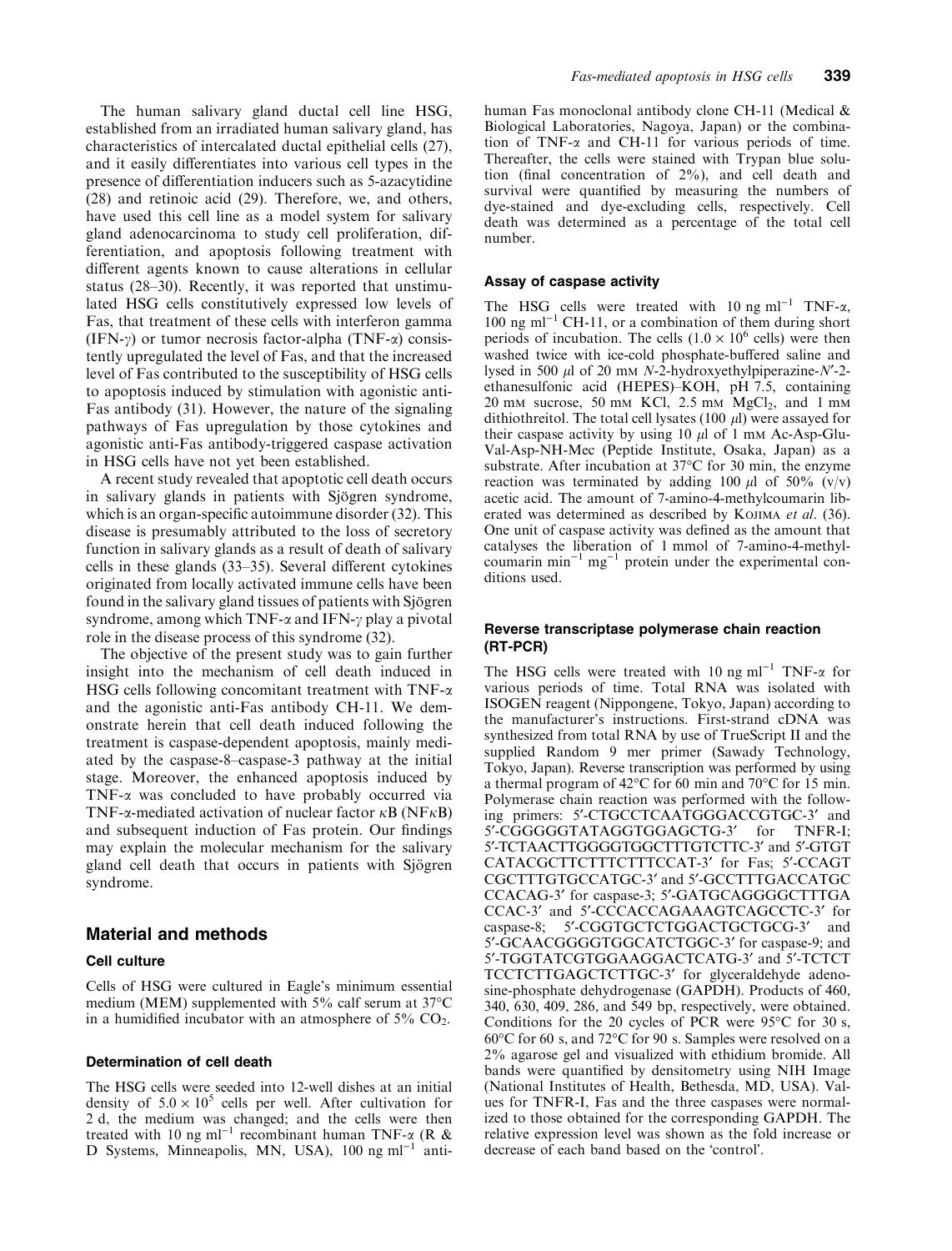#### Preparation of nuclear fraction

The HSG cells were seeded into 90-mm dishes at an initial density of  $1.5 \times 10^6$  cells per dish. After cultivation for 5 d, the medium was changed; and the cells were then treated with 10 ng ml<sup>-1</sup> TNF- $\alpha$  for various periods of time. Next, the cells were homogenized in 500  $\mu$ l of 10 mm Tris-HCl, pH 7.4, containing 1  $\text{M}$  hexylene glycol, 0.5 mM  $\text{MgCl}_2$ , 1 mm ethyleneglycoltetraacetic acid (EGTA), 2 mm leupeptin, and 0.01% aprotinin by passing them 20 times through a 25-gauge needle attached to a plastic syringe. The homogenate was centrifuged at 1500  $g$  for 10 min, and the nuclear pellet was suspended in 500  $\mu$ l of the same buffer and centrifuged again under identical conditions. After centrifugation, the nuclear pellet was treated with 100  $\mu$ l of 10 mm Tris-HCl, pH 7.4, containing 0.3 m KCl, 10% glycerol, 1 mm dithiothreitol, 2 mm leupeptin, and 0.01% aprotinin for 30 min at  $0^{\circ}$ C. The nuclear extract obtained following centrifugation at 10 000  $g$  for 1 h was mixed with 100  $\mu$ l Laemmli buffer containing  $\beta$ -mercaptoethanol and boiled at 100°C for 10 min. Twenty microliters of the extract was analysed by Western blotting with anti-NF $\kappa$ B (p65) antibody (Santa Cruz Biotechnology, Santa Cruz, CA, USA).

## Apoptosis-neutralizing activity of ZB4 clone of anti-Fas antibody

The HSG cells were treated for 1 h with various concentrations of antagonistic antihuman Fas monoclonal antibody (clone ZB4; Medical & Biological Laboratories) in fresh medium. Apoptosis was triggered by the addition of  $100$  ng ml<sup>-1</sup> CH-11. After 24 h, cell viability was determined by the Trypan blue-exclusion method described above. Details of the treatments are described in the appropriate figure legends.

#### Effect of caspase inhibitors

The HSG cells were pretreated with 10 ng ml<sup>-1</sup> TNF- $\alpha$  for 6 h. The cells were then washed once with 1 ml of medium and treated with a 20  $\mu$ M concentration of each of various caspase inhibitors in fresh medium. The following caspase inhibitors were used in this study (all caspase inhibitors were obtained from Medical & Biological Laboratories): Z-Asp-Glu-Val-Asp-fmk for caspase-3; Z-Ile-Glu-Thr-Asp-fmk for caspase-8; Z-Leu-Glu-His-Asp-fmk for caspase-9; and Z-Val-Ala-Asp-fmk for pan-caspases. Two hours later,  $100$  ng ml<sup>-1</sup> CH-11 was added, and the cells were further incubated for 20 h. Cell viability was determined by using the Trypan blue-exclusion method as described above.

#### Western blot analysis

HSG cells were seeded into 12-well dishes at an initial density of  $5.0 \times 10^5$  cells per well. After cultivation for 2 d, the medium was discarded; and the cells were then treated with 10 ng ml<sup>-1</sup> TNF- $\alpha$ , or 100 ng ml<sup>-1</sup> CH-11, or a combination of them for various periods of time. When used, SN-50 (10  $\mu$ m), which is the inhibitor for NF $\kappa$ B, was added to the medium 1 h prior to the addition of TNF-a. Total cell lysates were obtained by heating the cells  $(1.0 \times 10^6)$  at 100 $\degree$ C for 10 min in 100  $\mu$ l Laemmli buffer containing  $\beta$ -mercaptoethanol. Equal amounts of proteins were separated on a 5–20% acrylamide gradient gel containing sodium dodecyl sulphate (SDS). Proteins were then transferred electrophoretically to a polyvinylidene difluoride membrane (Immobilon-P; Millipore, Bedford, MA, USA). Specific proteins were detected by using a VECTASTAIN ABC-AmP Western blotting immunodetection kit (Vector Laboratories, Burlingame, CA, USA) or an ECL Plus Western blotting detection system (Amersham Biosciences, Piscataway, NJ, USA). The following primary antibodies were used: anti-PARP (Santa Cruz Biotechnology), anti-Fas (clone ZB4; Medical & Biological Laboratories), and anti- $I<sub>K</sub>B$  (Upstate Biotechnology, Lake Placid, NY, USA).

## **Statistics**

Data were presented as the mean  $\pm$  standard deviation (SD). Statistical analysis was performed by using Student's t-test, and values of  $P < 0.05$  were considered to be significant.

## Results

#### Agonistic anti-Fas antibody-induced apoptosis in HSG cells

Agonistic anti-Fas antibody (clone CH-11), a mouse monoclonal antibody (IgM) specific for an epitope on the extracellular domain of human Fas, has been shown to induce the apoptosis of various kinds of cells. Therefore, in this study, HSG cells were treated, or not, with TNF- $\alpha$  alone, CH-11 alone, or a combination of the pretreatment with  $TNF-\alpha$  and subsequent incubation with CH-11. In the time-course analysis, we observed a decrease in cell viability at 12 h when the cells were given the combination treatment (Fig. 1A, circles). The proportion of dead cells was approximately 20% at 12 h and increased to 60% at 24 h, indicating that cell death occurred in a time-dependent manner. The percentage of cell death was higher in the cultures that had been treated with both TNF- $\alpha$  and CH-11 than in those incubated with CH-11 alone (Fig. 1A, squares). However, as in the control, no significant cell death was found when the cells were treated with  $TNF-\alpha$  alone (Fig. 1A, diamonds). When the caspase activity was measured by using a substrate specific for caspase-3, as in the case of cell death, the combination treatment resulted in a higher activity than the treatment with CH-11 alone (Fig. 1B). In both cases, the activity was increased time dependently, starting 1–3 h after the addition of CH-11. However, no caspase activity was detected in cultures treated with  $TNF-\alpha$  alone. In order to determine whether the HSG cells were killed via apoptotic processes, we had previously examined internucleosomal DNA fragmentation, one of the well-known biochemical characteristics of apoptotic cells. When HSG cells were treated with TNF- $\alpha$  and then with CH-11, apoptotic DNA laddering appeared slightly at 12 h, and was clearly visible at 24 h after the treatment with CH-11. In the present experiment, as described above, the time-dependent activation of caspase preceded the cell death (Fig. 1A,B). Moreover, the cleavage of PARP, a biochemical hallmark of apoptosis, was observed in HSG cells treated with CH-11 alone or with TNF- $\alpha$  and subsequently CH-11 (Fig. 1C).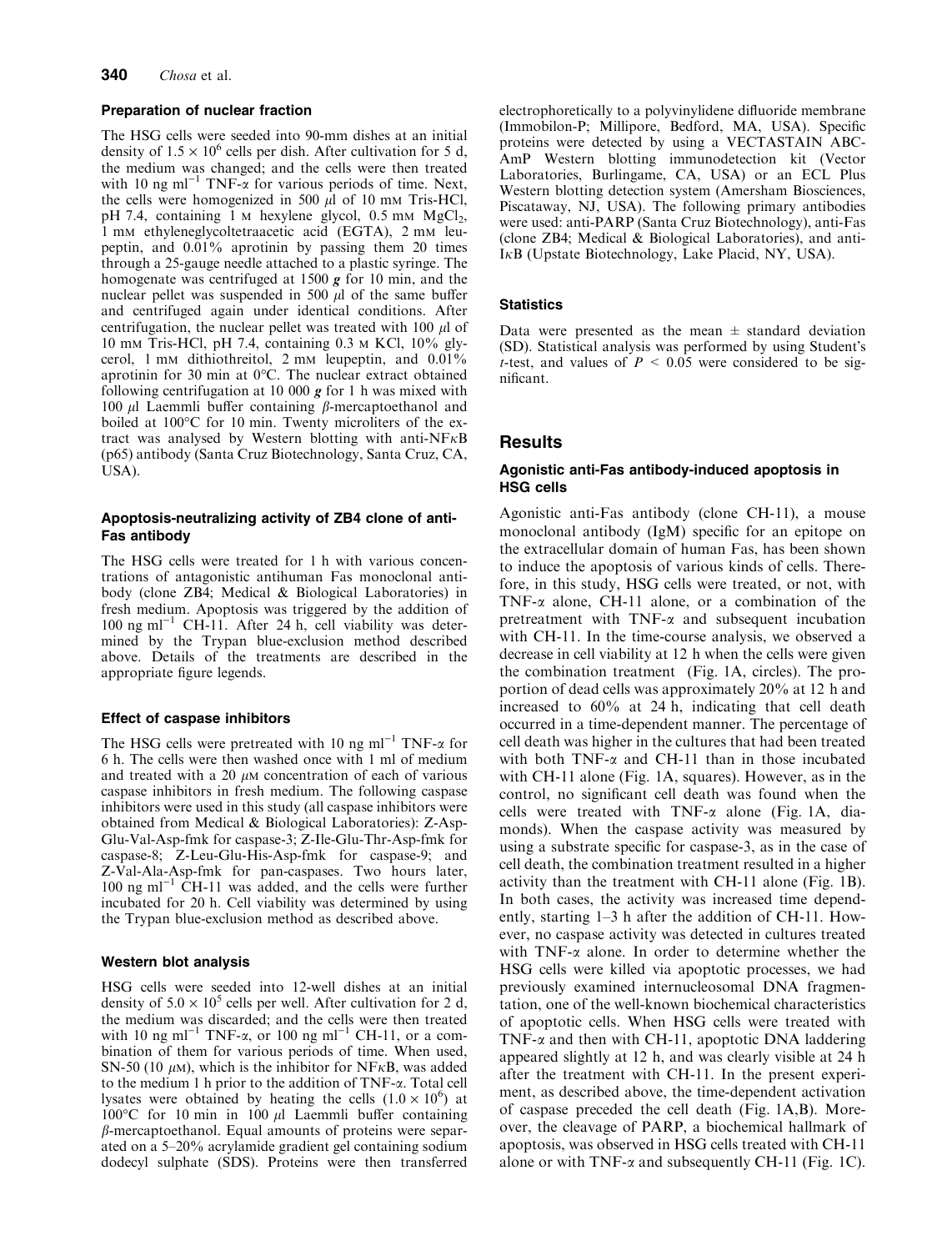

Fig. 1. Time-course analysis of cell death (A), caspase activity (B), and cleavage of poly(ADP-ribose) polymerase (PARP) (C). Human salivary gland adenocarcinoma cell line (HSG) cells were seeded into 12-well dishes at an initial density of  $5.0 \times 10^5$ cells per well. After cultivation for 2 d, the cells were treated with 10 ng ml<sup>-1</sup> tumor necrosis factor alpha (TNF- $\alpha$ ) alone (diamonds), 100 ng ml<sup>-1</sup> agonistic anti-Fas antibody (CH-11) alone (squares) or left untreated (triangles) for the indicated times. For the combination group, cells were pretreated with 10 ng ml<sup>-1</sup> TNF- $\alpha$  for 6 h and then treated with 100 ng ml<sup>-1</sup> CH-11 for the indicated times (circles).  $(A)$  Cells were stained with Trypan blue solution, and cell death was quantified by measuring the number of dye-stained cells (values are mean  $\pm$  SD,  $n = 5$ ). (B) The caspase activity was routinely assayed with Ac-Asp-Glu-Val-Asp-NH-Mec as a substrate. One unit of caspase activity was defined as the amount that catalyses the liberation of 1 mmol of 7-amino-4-methylcoumarin min<sup>-1</sup> mg<sup>-1</sup> protein (data are mean  $\pm$  SD,  $n = 5$ ).  $(C)$  Total cell lysates were prepared by harvesting the cells in 100  $\mu$ l of Laemmli buffer containing  $\beta$ -mercaptoethanol and heating them at 100°C for 10 min. Samples were analysed by sodium dodecyl sulfate–polyacrylamide gel electrophoresis using 5–20% acrylamide gradient gels, and Western blotting for PARP was then performed. Results shown are representative of those obtained in four additional experiments.

Our results thus demonstrate that the cell death triggered by CH-11 in HSG cells was indeed apoptosis.

#### Expression levels of apoptosis-related genes

The HSG cells were treated with  $TNF-\alpha$  for various periods. Total RNA was extracted from these cells, and the expressions of various apoptosis-related genes (TNFR-I, Fas, caspase-3, caspase-8, and caspase-9) were analysed by RT-PCR; GAPDH was included as an internal control. As shown in Fig. 2, the mRNA expression levels of Fas and caspases were changed by the treatment. The level of Fas mRNA increased 1–3 h (approx. five- to ten-fold) after the start of treatment with TNF- $\alpha$  and then decreased by 6 h. This observation indicates that  $TNF-\alpha$  upregulated the expression of Fas mRNA. As regards expression levels of caspase mRNAs, the TNF- $\alpha$  treatment increased those of caspase-3 and caspase-8, and the maximum level was seen at 3 h in both cases. The inductive effect was more prominent for



Fig. 2. Expression of apoptosis-relating genes. Human salivary gland adenocarcinoma cell line (HSG) cells were seeded into 12-well dishes at an initial density of  $5.0 \times 10^5$  cells per well. After cultivation for 2 d, the cells were treated with 10 ng  $ml^{-1}$ tumor necrosis factor alpha  $(TNF-\alpha)$ . After the indicated periods of incubation, total RNA was extracted from these cells, and the mRNA expressions of TNFR-I, Fas, caspase-3, caspase-8, and caspase-9 were analysed by reverse transcriptase polymerase chain reaction. Samples were resolved on a 2% agarose gel and visualized with ethidium bromide. All bands were quantified by densitometry using NIH Image. Values for tumor necrosis factor receptor (TNFR)-I, Fas and the three caspases were normalized to those obtained for the corresponding glyceraldehyde adenosine-phosphate dehydrogenase (GAPDH). The relative expression level is shown as the fold increase or decrease of each band based on the 'control.' Results shown are representative of data obtained in four additional experiments.

caspase-3 than for caspase-8. However, the level of caspase-9 mRNA was unexpectedly decreased after the treatment with TNF-a. The reason for this downregulation of caspase-9 is unknown and remains to be clarified. The mRNA expression level of TNFR-I was not changed by the stimulation with TNF-a. FasL was not detected irrespective of treatment with TNF-a (unpublished data).

## Upregulation of Fas protein level by TNF- $\alpha$  treatment

The HSG cells were treated with  $TNF-\alpha$  for various periods. Total cell extracts were used for Western blotting of Fas and inhibitor of  $\kappa$ B (I $\kappa$ B), whereas nuclear extracts were prepared and used for that of  $NFRB$  (p65). As shown in Fig. 3A, the expression level of Fas protein was increased by the TNF- $\alpha$  treatment. The increase in level was detected after only 1 h of treatment (4.9-fold), and the maximum expression (16.4-fold) was found at 12 h. This result supports the data shown in Fig. 2. Namely, the induction of Fas mRNA could cause the subsequent induction of its cognate protein Fas. To examine whether the expression of Fas was a consequence of  $N$ F $\kappa$ B activation, we used SN-50, a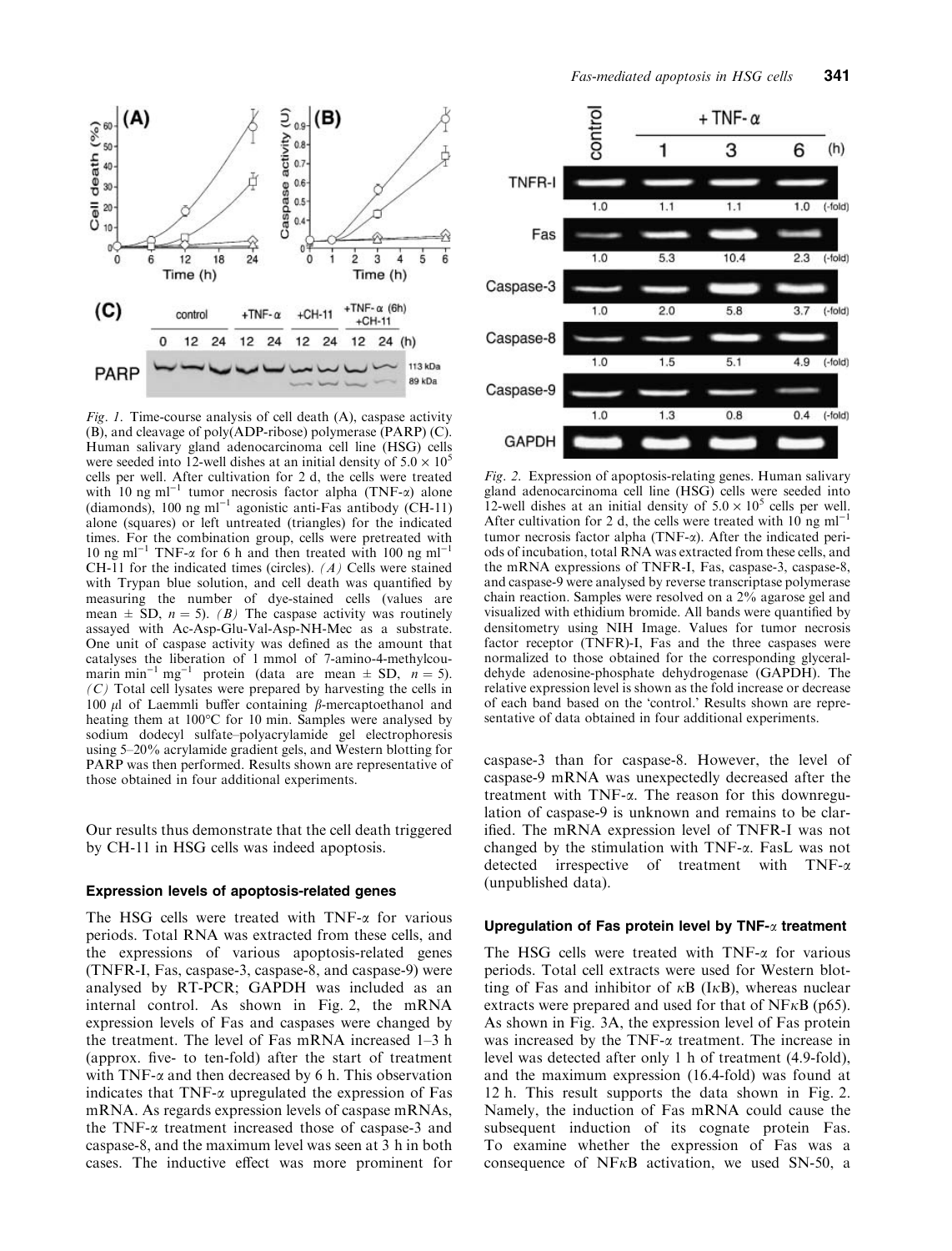

Fig. 3. Western blot analysis of Fas expression, inhibitor of  $\kappa$ B  $(I<sub>K</sub>B)$  degradation, and nuclear translocation of nuclear factor  $\kappa$ B (NF $\kappa$ B) after treatment with tumor necrosis factor alpha (TNF-a). Human salivary gland adenocarcinoma cell line (HSG) cells were seeded into 90-mm dishes at an initial density of  $1.5 \times 10^6$  cells per dish. After cultivation for 5 d, the medium was changed; and the cells were then treated with  $10$  ng ml<sup>-</sup> TNF- $\alpha$  for the indicated periods of time. When used, SN-50  $(10 \mu)$  was added to the medium 1 h prior to the addition of TNF- $\alpha$ . Fas expression  $(A)$ , Fas expression after SN-50 (inhibitor for NF $\kappa$ B) pretreatment (B), I $\kappa$ B degradation (C), and nuclear translocation of NF $\kappa$ B (D) were analysed by Western blot using total cell lysates (A–C) or nuclear extracts (D). The bands in (A) and (B) were quantified by densitometry using NIH Image. The relative expression level is shown as the fold increase or decrease of each band based on the 'control.' Results shown are representative of data obtained from four additional experiments. Details are given in the Material and methods section.

cell-permeable peptide that inhibits  $N F \kappa B$  by blocking its translocation to the nucleus (37). Previous studies have demonstrated that SN-50 is highly selective against  $N$ F $\kappa$ B and has no effect on the activities of any other signaling molecules (38). Treatment of HSG cells with SN-50 greatly reduced TNF- $\alpha$ -inducible Fas expression (Fig. 3B). Moreover, as shown in Fig. 3C and D,  $I \kappa B$ was degraded and disappeared from the cells in less than 15 min; concomitantly,  $N F<sub>K</sub>B$  appeared in the nucleus and was retained there for 3 h when the cells were treated with TNF- $\alpha$ . I $\kappa$ B appeared again within 1 h. Using immunocytochemical staining we confirmed the translocation of  $N F<sub>K</sub>B$  to the nucleus (data not shown). These results indicate that  $N F \kappa B$  was activated by treatment with  $TNF-\alpha$ , strongly suggesting that the upregulation of Fas by TNF- $\alpha$  occurred through the induction of Fas protein mediated by  $N F<sub>K</sub>B$  signaling.

### Neutralizing effect of antagonistic anti-Fas antibody (clone ZB4) on the apoptosis induced by CH-11 in HSG cells

To investigate whether the CH-11-induced apoptosis was dependent on the binding between CH-11 and Fas on the cell surface, we conducted a competition assay by using antagonistic antibody ZB4. This binds to Fas on the cell surface and competitively inhibits the cell death signaling downstream of Fas (16,39). As shown in Fig. 4, the CH-11-induced apoptosis of HSG cells that had not been treated with  $TNF-\alpha$  was inhibited dose-dependently by pretreatment with various concentrations of ZB4, and the inhibition was almost complete at the dose of 10  $\mu$ g ml<sup>-1</sup> (Fig. 4, triangles). When various concentrations of ZB4 were added to the culture medium after the cells have been pretreated with  $TNF-\alpha$  for 3 h, the



Fig. 4. Neutralizing activity of anti-Fas antibody-induced apoptosis by ZB4 clone. Human salivary gland adenocarcinoma cell line (HSG) cells were seeded into 12-well dishes at an initial density of  $5.0 \times 10^5$  cells per well. After cultivation for 2 d, the cells were treated as follows: circles,  $10 \text{ ng ml}^{-1}$  tumor necrosis factor alpha (TNF- $\alpha$ ) for 3 h, a wash with medium, and then incubation with the indicated concentrations of ZB4 for 1 h; squares, indicated concentrations of ZB4 for 1 h, wash with medium, and then 10 ng ml<sup>-1</sup> TNF- $\alpha$  for 3 h; triangles, indicated concentrations of ZB4 for 1 h. After the cells had been washed with phosphate-buffered saline,  $100$  ng ml<sup>-1</sup> CH-11 was then added to the cultures, which were further incubated for 24 h (data are means  $\pm$  SD,  $n = 5$ ). Cell viability was determined by the Trypan blue-exclusion method described in the Material and methods section. Results shown are representative of data obtained from four additional experiments.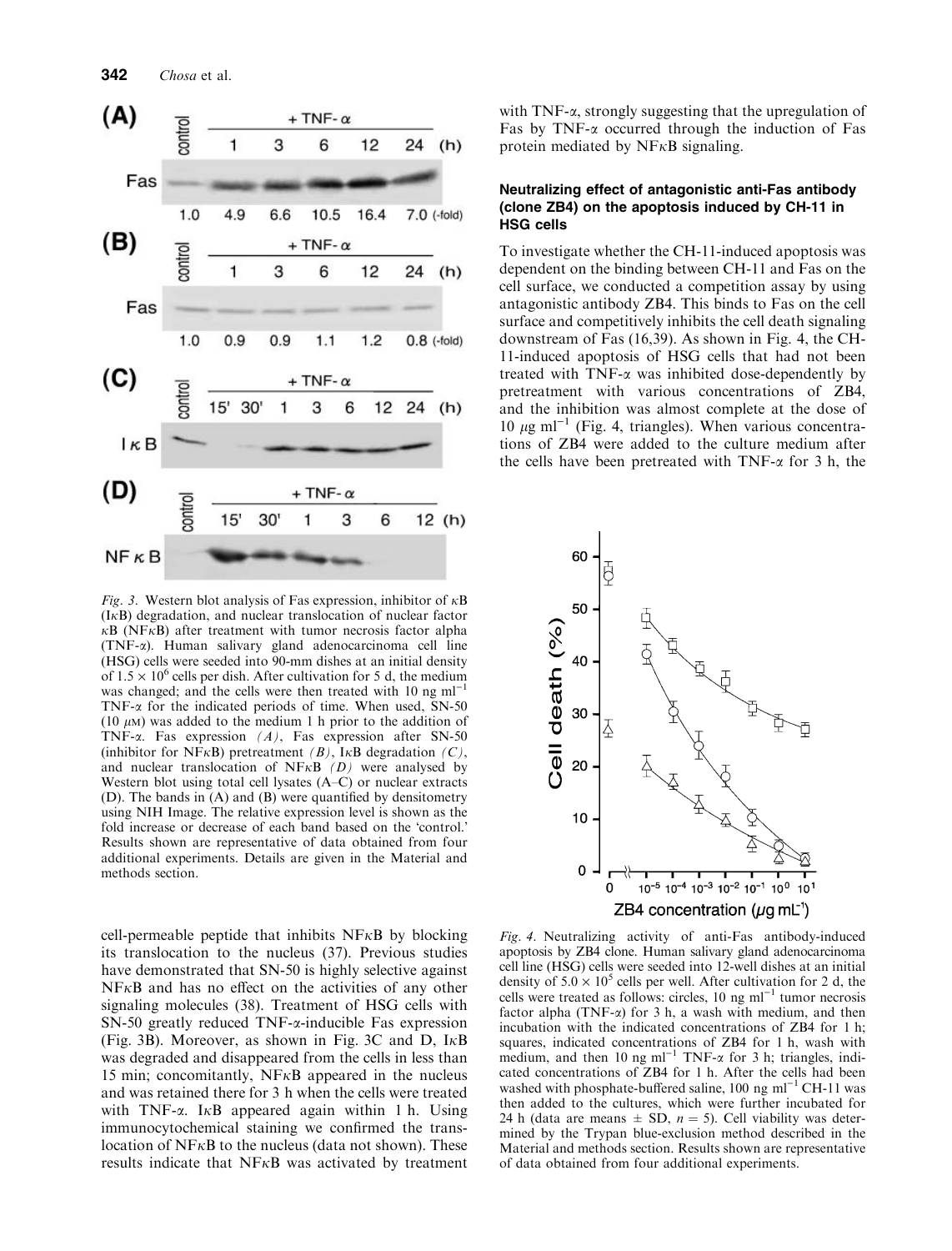enhanced apoptosis induced by treatments with TNF- $\alpha$ and subsequent CH-11 treatment was inhibited dosedependently and almost completely at a ZB4 dose of 10  $\mu$ g ml<sup>-1</sup> (Fig. 4, circles), as in the case of the TNF- $\alpha$ untreated HSG cells (Fig. 4, triangles). In contrast, when the cells were first treated with ZB4 for 1 h, with TNF- $\alpha$ for the following 3 h after removal of ZB4, and then with CH-11, the enhanced apoptosis was not completely inhibited by even as high a concentration of ZB4 as 10  $\mu$ g ml<sup>-1</sup>; although a mild dose-dependent inhibition was also shown over the range of ZB4 tested (Fig. 4, squares). Approximately 25–30% of the cells were still dead in the presence of 10  $\mu$ g ml<sup>-1</sup> of ZB4. This percentage of dead cells is consistent with that for  $TNF-\alpha$ untreated, CH-11-treated cells in the absence of ZB4 (Fig. 4, triangles). These results thus strongly suggest that the death of those  $25-30\%$  cells (Fig. 4, squares) occurred through binding between CH-11 and Fas that had been newly synthesized in response to TNF- $\alpha$ treatment after the ZB4 had been washed out.



Fig. 5. Effect of various caspase inhibitors on cell death. Human salivary gland adenocarcinoma cell line (HSG) cells were seeded into 12-well dishes at an initial density of  $5.0 \times 10^5$ cells per well. After cultivation for 2 d, the cells were pretreated, or not, with tumor necrosis factor alpha (TNF- $\alpha$ ) for 6 h, and then treated or not with a  $20 \mu M$  concentration of each of various caspase inhibitors for 2 h. The following caspase inhibitors were used: Z-Asp-Glu-Val-Asp-fmk for caspase-3 (Cas3); Z-Ile-Glu-Thr-Asp-fmk for caspase-8 (Cas8); Z-Leu-Glu-His-Asp-fmk for caspase-9 (Cas9); and Z-Val-Ala-Aspfmk for pan-caspases (all). After the treatment with a caspase inhibitor, the cells were stimulated with agonistic anti-Fas antibody (CH-11) for 20 h. The cell death was measured by the Trypan blue-exclusion method as described in the Material and methods section (upper panel); the cleavage of poly(ADP-ribose) polymerase (PARP) was analysed by Western blot analysis (lower panel). Results shown are representative of data obtained from four additional experiments (data are means  $\pm$  SD,  $n = 5$ ). \*,  $P < 0.05$ , from t-test.

#### Effect of caspase inhibitors on the apoptosis induced in HSG cells

The HSG cells were pretreated with  $TNF-\alpha$  for 6 h, and then with various caspase inhibitors for 2 h. After the treatment with a given caspase inhibitor, the cells were stimulated with CH-11 for 20 h, and then cell death was assessed. As shown in Fig. 5 (upper panel), compared with the cells treated with  $TNF-\alpha$  and  $CH-11$ , and without any caspase inhibitors, apoptosis was significantly inhibited by the treatment with the specific inhibitors for caspases-3, -8 and -9 ( $P \le 0.05$  from *t*-test). The apoptosis was almost completely blocked by use of a pan-caspase inhibitor, which inhibits all kinds of caspases ( $P < 0.05$  from *t*-test, indicated in the figure as 'all'). Western blot analysis, as shown in Fig. 5 (lower panel), revealed that the cleavage of PARP was partly inhibited by the treatment with caspase inhibitors (the level of PARP cleavage corresponded with that of the cell death shown in the upper panel). The inhibitor for pan-caspases ('all') completely blocked the cleavage of PARP, resulting in the 113 kDa-band intensity similar to that of untreated, solvent (DMSO)-treated control or to that obtained with TNF-a treatment alone. This result also supports the finding shown in the upper panel of Fig. 5.

## **Discussion**

The present study showed that the pretreatment of HSG cells with  $TNF-\alpha$  enhanced the apoptosis that was triggered by CH-11 by increasing the expression of Fas via the activation of NF $\kappa$ B. In our experiment, however, apoptosis was not induced by the treatment with TNF- $\alpha$ alone (Fig. 1A). The recent study by KAMACHI et al.  $(40)$ showed that the treatment of HSG cells with TNF- $\alpha$ alone or INF- $\gamma$  alone for a prolonged period, such as 96 h, induced apoptotic cell death. In that experiment, TNF- $\alpha$  was shown to cause the apoptosis through a caspase-8-dependent pathway. In our experiment, however, the treatment with  $TNF-\alpha$  alone did not cause the apoptosis by 24 h. The difference between their data and ours was probably due to the treatment period. The treatment period of our experiment was limited up to 24 h. If the period of the TNF- $\alpha$  treatment had been prolonged, however, the percentage cell death probably would have increased to a level similar to that reported in the above study. Therefore, in our study, there is not a problem because we were focusing on the short-term effect of TNF-a. Our results are consistent with previously reported findings, in which Fas-mediated apoptosis of salivary gland cells was enhanced by pretreatment of the cells with TNF- $\alpha$  or IFN- $\gamma$  (31,41,42). Generally, Fas-mediated apoptosis is regulated in part by the levels of expression of Fas and FasL (43–45). In an experiment conducted earlier, however, the mRNA level of FasL did not change (unpublished data), although that of Fas did. The data shown in Fig. 2 suggest that the increased mRNA expressions of Fas, caspase-3, and caspase-8 by the TNF-a pretreatment enhanced the sensitivity for cell death triggered by CH-11 in HSG cells.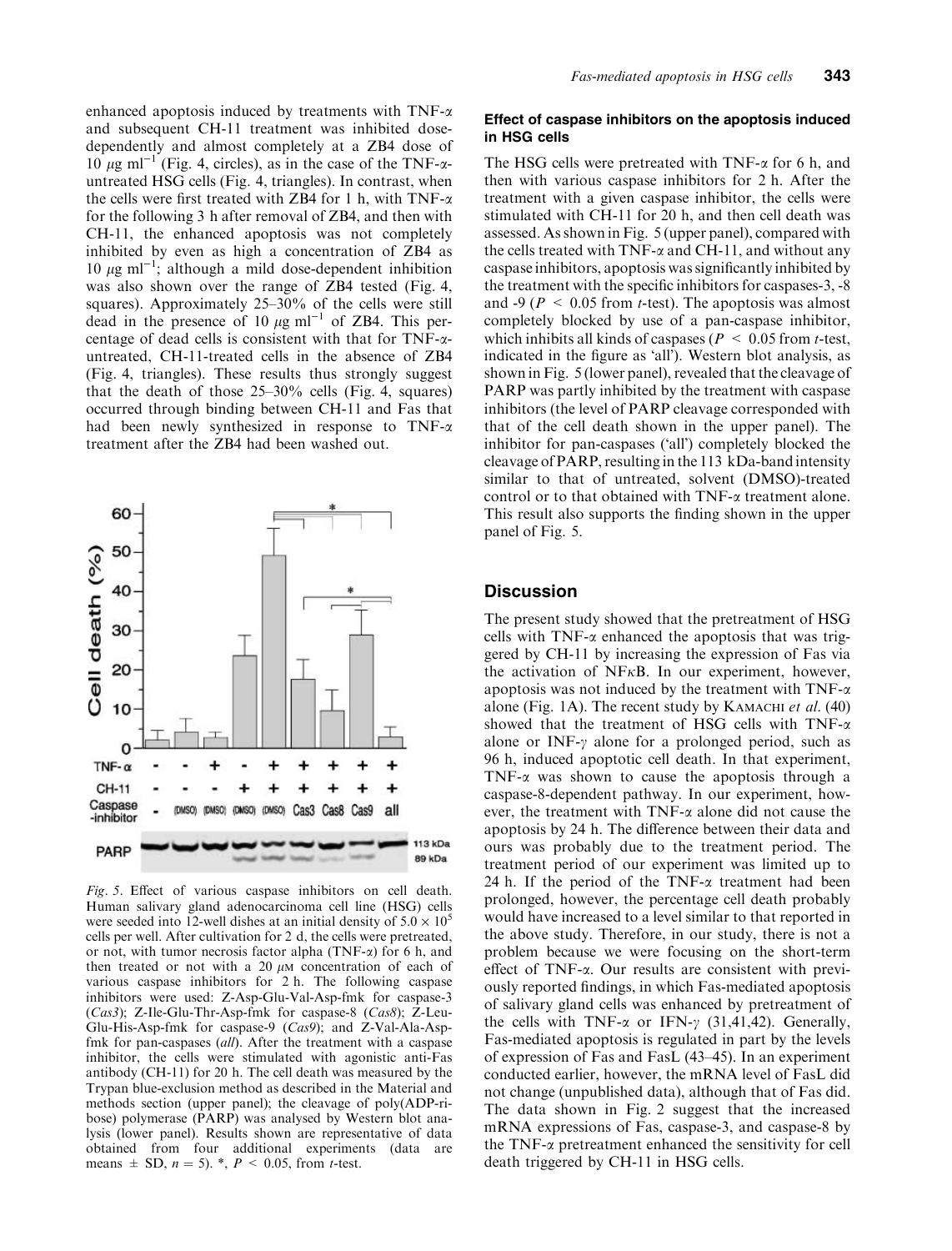In the process of TNF- $\alpha$  signaling, occupation of TNFR by TNF- $\alpha$  triggers both caspase-dependent and caspase-independent signaling cascades. The caspasedependent signaling pathway induces apoptotic cell death in susceptible cells, whereas the caspase-independent signaling cascade leads to activation of  $N F \kappa B$ and induces anti-apoptotic or proliferative activities (46– 48). In the NF $\kappa$ B activation process, stimulation by a cytokine such as TNF- $\alpha$  activates, via receptor interacting protein (RIP),  $I \kappa B$  kinase. In turn, this kinase phosphorylates I $\kappa$ B, resulting in release of I $\kappa$ B from the  $N$ F $\kappa$ B and degradation of the former via proteasomedependent proteolysis. Once  $I \kappa B$  is released, NF $\kappa B$  is immediately translocated into the nucleus, where it regulates gene expression. However, by promoter analysis of the Fas gene, the NF $\kappa$ B binding site was found in the 5'-upstream region and was revealed to be biologically functional during cytokine stimulation, oxidative stress, or chemotherapy-induced apoptosis in distinct cell types (49–53). Considering these findings, we thought it likely that the induction of the Fas gene by TNF- $\alpha$  in HSG cells would be mediated through the activation of  $N$ F $\kappa$ B. From the activation of NF $\kappa$ B by the release of I $\kappa$ B and the translocation of NF $\kappa$ B to the nucleus after the stimulation of the HSG cells with  $TNF-\alpha$ , the enhanced expression of the Fas gene would seem to be mediated by the  $N F<sub>K</sub>B$  signaling pathway, as shown in Fig. 3.

In order to identify the apoptosis signaling pathway, we examined the effect of various caspase inhibitors on the apoptosis induced by CH-11. Two different signaling pathways downstream of Fas, types I and II, have been proposed (54). In type I signaling, the death signal is transduced by a caspase cascade initiated by the activation of caspase-8 at the DISC. This is followed by rapid cleavage of typical caspase, caspase-3, or others, which, in turn, initiates the cleavage of various substrates in the cell. In type II signaling, little DISC is formed, and the caspase cascade is alternatively amplified by the mitochondria. The mitochondrion-mediated process involves activation of caspase-9 through the release of cytochrome  $c$  (9–12). Fas-mediated apoptosis of HSG cells was slightly inhibited by the caspase-9 inhibitor, although it was mainly inhibited by that for caspase-8 ( $P < 0.05$ ) from t-test; Fig. 5, upper panel). These findings suggest that Fas-mediated apoptosis of HSG cells is partly mediated by the mitochondrion-mediated pathway, but mainly by the type I signaling pathway. However, in the case of the type I death signal caused by the caspase cascade initiated by the activation of caspase-8 at the DISC, the details of the DISC formation in HSG cells have not yet been clarified.

Apoptotic cell death of acinar and ductal epithelial cells is suggested to be one of the major mechanisms perpetuating loss of secretory function in patients with Sjögren syndrome  $(33-35)$ . Therefore it is important to investigate the molecular interactions that regulate apoptosis of these cells, with the aim of developing specific immunotherapy for patients with this syndrome. Our results suggest that FasL or Fas, expressed on the cell surface of immune cells activated locally due to a disorder of the immune system, and cytokines such as TNF- $\alpha$  secreted from these cells, play an important role in inducing apoptosis in the salivary gland cells in these patients. Moreover, our results also suggest the potential of a new immunotherapy for certain kinds of oral cancers for which radiotherapy or anticancer drugs are currently being used, namely an immunotherapy utilizing cytokines and agonistic anti-Fas antibody or FasL-expressing activated immune cells, in combination.

In conclusion, the death of HSG cells induced by agonistic anti-Fas antibody CH-11 is through apoptosis, resulting from the activation of caspases followed by cleavage of PARP and ladder formation of DNA. The primary apoptosis signal is likely to be mainly mediated through caspase-8. The enhancement of the apoptosis by TNF-a pretreatment was attributed to the increased sensitivity of the cells to CH-11-stimulated apoptosis; this increase is caused by the induction of Fas protein by TNF- $\alpha$  and its recruitment to the cell surface.

Acknowledgements – This work was supported in part by grants for scientific research from the Ministry of Education, Culture, Sports, Science and Technology of Japan (No. 14571772 to N. S. and no. 11671850 to S. K.), by the Science Research Promotion Fund of the Japan Private Promotion Foundation, and by grants for High Performance of Biomedical Materials Research and Open Research Projects from the Ministry of Education, Culture, Sports, Science and Technology of Japan.

# References

- 1. Cohen GM. Caspases: the executioners of apoptosis. Biochem  $J$  1997: **326**: 1–16.
- 2. Nicholson DW, Thornberry NA. Caspases: killer proteases. Trends Biochem Sci 1997; 22: 299–306.
- 3. Earnshaw WC, Martins LM, Kaufmann SH. Mammalian caspases: structure, activation, substrates, and functions during apoptosis. Annu Rev Biochem 1999; 68: 383–424.
- WOLF BB, GREEN DR. Suicidal tendencies: apoptotic cell death by caspase family proteinases. J Biol Chem 1998; 274: 20049– 20052.
- 5. Zheng TS, Flavell RA. Divinations and surprises: genetic analysis of caspase function in mice. Exp Cell Res 2000; 256: 67–73.
- 6. Kaufmann SH, Desnoyers S, Ottaviano Y, Davidson NE, POIRIER GG. Specific proteolytic cleavage of poly (ADP-ribose) polymerase: an early marker of chemotherapy-induced apoptosis. Cancer Res 1993; 53: 3976–3985.
- 7. Lazebnik YA, Kaufmann SH, Desnoyers S, Poirier GG, Earnshaw WC. Cleavage of poly (ADP-ribose) polymerase by a proteinase with properties like ICE. Nature 1994; 371: 346– 347.
- 8. Tewari M, Quan LT, O'Rourke K, Desnoyers S, Zeng Z, BEIDLER DR, POIRIER GG, SALVESEN GS, DIXIT VM, Yama/ CPP32 beta, a mammalian homolog of CED-3, is a CrmAinhibitable protease that cleaves the death substrate poly (ADPribose) polymerase. Cell 1995; 81: 801–809.
- 9. Li P, Nijhawan D, Budihardjo I, Srinivasula SM, Ahmad M, ALNEMRI ES, WANG X. Cytochrome  $c$  and dATP-dependent formation of Apaf-1/caspase-9 complex initiates an apoptotic protease cascade. Cell 1997; 91: 479–489.
- 10. Hakem R, Hakem A, Duncan GS, Henderson JT, Woo M, Soengas MS, Elia A, de la Pompa JL, Kagi D, Khoo W, Potter J, Yoshida R, Kaufman SA, Lowe SW, Penninger JM, Mak TW. Differential requirement for caspase 9 in apoptotic pathways in vivo. Cell 1998; 94: 339-352.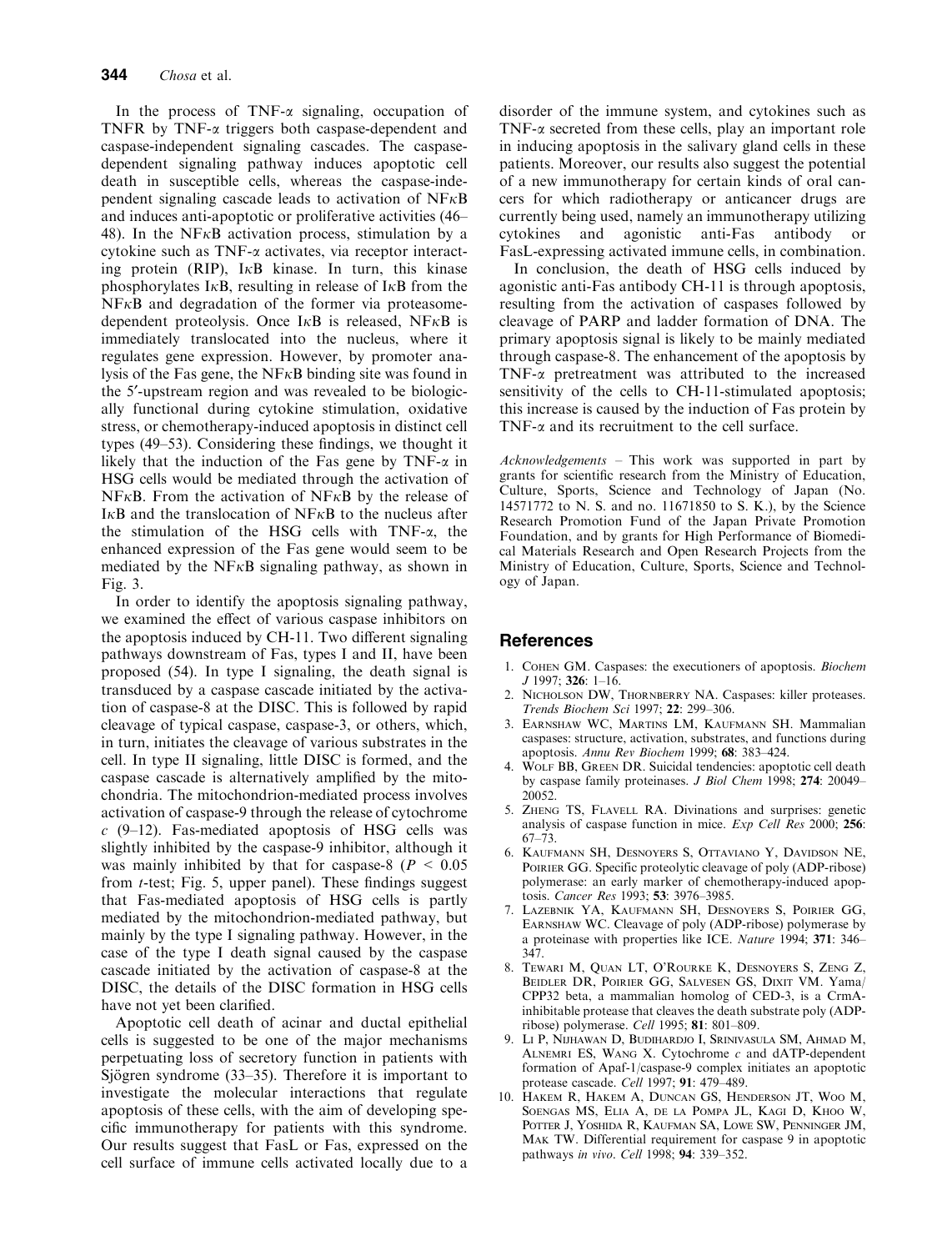- 11. Kuida K, Haydar TF, Kuan CY, Gu Y, Taya C, Karasuyama H, Su MS, Rakic P, Flavell RA. Reduced apoptosis and cytochrome c-mediated caspase activation in mice lacking caspase 9. Cell 1998; 94: 325–337.
- 12. LOEFFLER M, KROEMER G. The mitochondrion in cell death control: certainties and incognita. Exp Cell Res 2000; 256: 19– 26.
- 13. Kaufmann SH, Earnshaw WC. Induction of apoptosis by cancer chemotherapy. Exp Cell Res 2000; 256: 42–49.
- 14. ASHKENAZI A, DIXIT VM. Death receptors: signaling and modulation. Science 1998; 281: 1305–1308.
- 15. Krammer PH. CD95's deadly mission in the immune system. Nature 2000; 407: 789-795.
- 16. Itoh N, Yonehara S, Ishii A, Yonehara M, Mizushima S, SAMESHIMA M, HASE A, SETO Y, NAGATA S. The polypeptide encoded by the cDNA for human cell surface antigen Fas can mediate apoptosis. Cell 1991; 66: 233-243.
- 17. Oehm A, Behrmann I, Falk W, Pawlita M, Maier G, Klas C, Li-Weber M, Richards S, Dhein J, Trauth BC. Purification and molecular cloning of the APO-1 cell surface antigen, a member of the tumor necrosis factor/nerve growth factor receptor superfamily. Sequence identity with the Fas antigen. J Biol Chem 1992; 267: 10709–10715.
- 18. Wallach D, Varfolomeev EE, Malinin NL, Goltsev YV, KOVALENKO AV, BOLDIN MP. Tumor necrosis factor receptor and Fas signaling mechanisms. Annu Rev Immunol 1999; 17: 331–367.
- 19. NAGATA S, GOLSTEIN P. The Fas death factor. Science 1995; 267: 1449–1456.
- 20. Boldin MP, Varfolomeev EE, Pancer Z, Mett IL, Camonis JH, WALLACH D. A novel protein that interacts with the death domain of Fas/APO1 contains a sequence motif related to the death domain. J Biol Chem 1995; 270: 7795–7798.
- 21. Chinnaiyan AM, O'Rourke K, Tewari M, Dixit VM. FADD, a novel death domain-containing protein, interacts with the death domain of Fas and initiates apoptosis. Cell 1995;  $81 \cdot 505 - 512$ .
- 22. Ruiz RC, Robledo G, Font J, Izquierdo M, Lopez RA. Protein kinase C inhibits CD95 (Fas/APO-1)-mediated apoptosis by at least two different mechanisms in Jurkat T cells. J Immunol 1999; 163: 4737–4746.
- 23. Varadhachary AS, Edidin M, Hanlon AM, Peter ME, Krammer PH, Salgame P. Phosphatidylinositol 3¢-kinase blocks CD95 aggregation and caspase-8 cleavage at the deathinducing signaling complex by modulating lateral diffusion of CD95. J Immunol 2001; 166: 6564–6569.
- 24. Li H, Zhu H, Xu CJ, Yuan J. Cleavage of BID by caspase 8 mediates the mitochondrial damage in the Fas pathway of apoptosis. Cell 1998; 94: 491–501.
- 25. Luo X, Budihardjo I, Zou H, Slaughter C, Wang X. Bid, a Bcl-2 interacting protein, mediates cytochrome  $c$  release from mitochondria in response to activation of cell surface death receptors. Cell 1998; 94: 481–490.
- 26. Gross A, Yin XM, Wang K, Wei MC, Jockel J, Milliman C, Erdjument-Bromage H, Tempst P, Korsmeyer SJ. Caspase cleaved BID targets mitochondria and is required for cytochrome c release, while BCL-XL prevents this release but not tumor necrosis factor-R1/Fas death. *J Biol Chem* 1999; 274: 1156–1163.
- 27. Shirasuna K, Sato M, Miyazaki T. A neoplastic epithelial duct cell line established from an irradiated human salivary gland. Cancer 1981; 48: 745–752.
- 28. Sato M, Azuma M, Hayashi Y, Yoshida H, Yanagawa T, Yura Y. 5-Azacytidine induction of stable myoepithelial and acinar cells from a human salivary intercalated duct cell clone. Cancer Res 1987; 47: 4453–4459.
- 29. Azuma M, Kawamata H, Kasai Y, Nagamine S, Yoshida H, YANAGAWA T, SATO M. Effects of retinoic acid on morphological features and biological markers of a neoplastic human salivary intercalated duct cell line in culture. Cancer Res 1998; 48: 7219–7225.
- 30. Kurokawa R, Kyakumoto S, Ota M. Autocrine growth factor in defined serum-free medium of human salivary gland adenocarcinoma cell line HSG. Cancer Res 1989; 49: 5136–5142.
- 31. Matsumura R, Umemiya K, Goto T, Nakazawa T, Ochiai K, Kagami M, Tomioka H, Tanabe E, Sugiyama T, Sueishi M. Interferon gamma and tumor necrosis factor alpha induce Fas expression and anti-Fas mediated apoptosis in a salivary ductal cell line. Clin Exp Rheumatol 2000;  $18: 311-318$ .
- 32. ANAYA JM, TALAL N. Sjögren syndrome and connective tissue diseases associated with other immunologic disorders. In: Koopan WJ, ed. Arthritis and allied conditions, Vol. 2, 13th edn. Baltimore: Williams & Wilkins, 1997; 1561–1580.
- 33. Kong L, Ogawa N, Nakabayashi T, Liu GT, D'Souza E, McGuff HS, Guerrero D, Talal N, Dang H. Fas and Fas ligand expression in the salivary glands of patients with primary Sjögren syndrome. Arthritis Rheum 1997; 40: 87-97.
- 34. Manganelli P, Quaini F, Andreoli AM, Lagrasta C, Pilato FP, Zuccarelli A, Monteverdi R, D'Aversa C, Olivetti G. Quantitative analysis of apoptosis and bcl-2 in Sjögren syndrome. J Rheumatol 1997; 24: 1552-1557.
- 35. Nakamura H, Koji T, Tominaga M, Kawakami A, Migita K, Kawabe Y, Nakamura T, Shirabe S, Eguchi K. Apoptosis in labial salivary glands from Sjögren syndrome (SS) patients: comparison with human T lymphotropic virus-I (HTLV-I) seronegative and -seropositive SS patients. Clin Exp Immunol  $1998 \cdot 114 \cdot 106 - 112$
- 36. Kojima K, Kinoshita H, Kato T, Nagatsu T, Takada K, SAKAKIBARA S. A new and highly sensitive fluorescence assay for collagenase-like peptidase activity. Anal Biochem 1979; 100: 43–50.
- 37. Lin YZ, Yao SY, Veach RA, Torgerson TR, Hawiger J. Inhibition of nuclear translocation of transcription factor NF- $\kappa$ B by a synthetic peptide containing a cell membrane-permeable motif and nuclear localization sequence. J Biol Chem 1995; 270: 14255–14258.
- 38. Maggirwar SB, Sarmiere PD, Dewhurst S, Freeman RS. Nerve growth factor-dependent activation of  $NF-\kappa B$  contributes to survival of sympathetic neurons. J Neurosci 1998; 18: 10356–10365.
- 39. Yonehara S, Ishii A, Yonehara M. A cell-killing monoclonal antibody (anti-Fas) to a cell surface antigen co-downregulated with the receptor of tumor necrosis factor. *J Exp Med* 1989; 169: 1747–1756.
- 40. Kamachi M, Kawakami A, Yamasaki S, Hida A, Nakashima T, Nakamura H, Ida H, Furuyama M, Nakashima K, Shibatomi K, Miyashita T, Migita K, Eguchi K. Regulation of apoptotic cell death by cytokines in a human salivary gland cell line: distinct and synergistic mechanisms in apoptosis induced by tumor necrosis factor  $\alpha$  and interferon  $\gamma$ . J Lab Clin Med 2002; 139: 13–19.
- 41. Gannot G, Bermudez D, Lillibridge D, Fox PC. Fas and Fas-mediated effects on a human salivary cell line in vitro: a model for immune-mediated exocrine damage in Sjogren's syndrome. Cell Death Differ 1998; 5: 743-750.
- 42. Ishimaru N, Saegusa K, Yanagi K, Haneji N, Saito I, Hayashi Y. Estrogen deficiency accelerates autoimmune exocrinopathy in murine Sjogren's syndrome through fas-mediated apoptosis. Am J Pathol 1999; 155: 173–181.
- 43. Falk MH, Trauth BC, Debatin KM, Klas C, Gregory CD, RICKINSON AB, CALENDER A, LENOIR GM, ELLWART JW, Krammer PH. Expression of the APO-1 antigen in Burkitt lymphoma cell lines correlates with a shift towards a lymphoblastoid phenotype. Blood 1992; 79: 3300–3306.
- 44. DHEIN J, BEHRMANN I, DANIEL PT, DEBATIN KM, KLAS C, Moller P, Oehm A, Trauth BC, Walczak H, Krammer PH. APO-I-mediated apoptosis in normal and malignant lymphocytes. Biochem Soc Trans 1994; 22: 598–600.
- 45. Katsikis PD, Wunderlich ES, Smith CA, Herzenberg LA, Herzenberg LA. Fas antigen stimulation induces marked apoptosis of T lymphocytes in human immunodeficiency virusinfected individuals. J Exp Med 1995; 181: 2029–2036.
- 46. BEG AA, BALTIMORE D. An essential role for  $NF-\kappa B$  in preventing TNF-a-induced cell death. Science 1996; 274: 782–784.
- 47. van Antwerp DJ, Martin SJ, Kafri T, Green DR, Verma IM. Suppression of TNF- $\alpha$ -induced apoptosis by NF- $\kappa$ B. Science 1996; 274: 787–789.